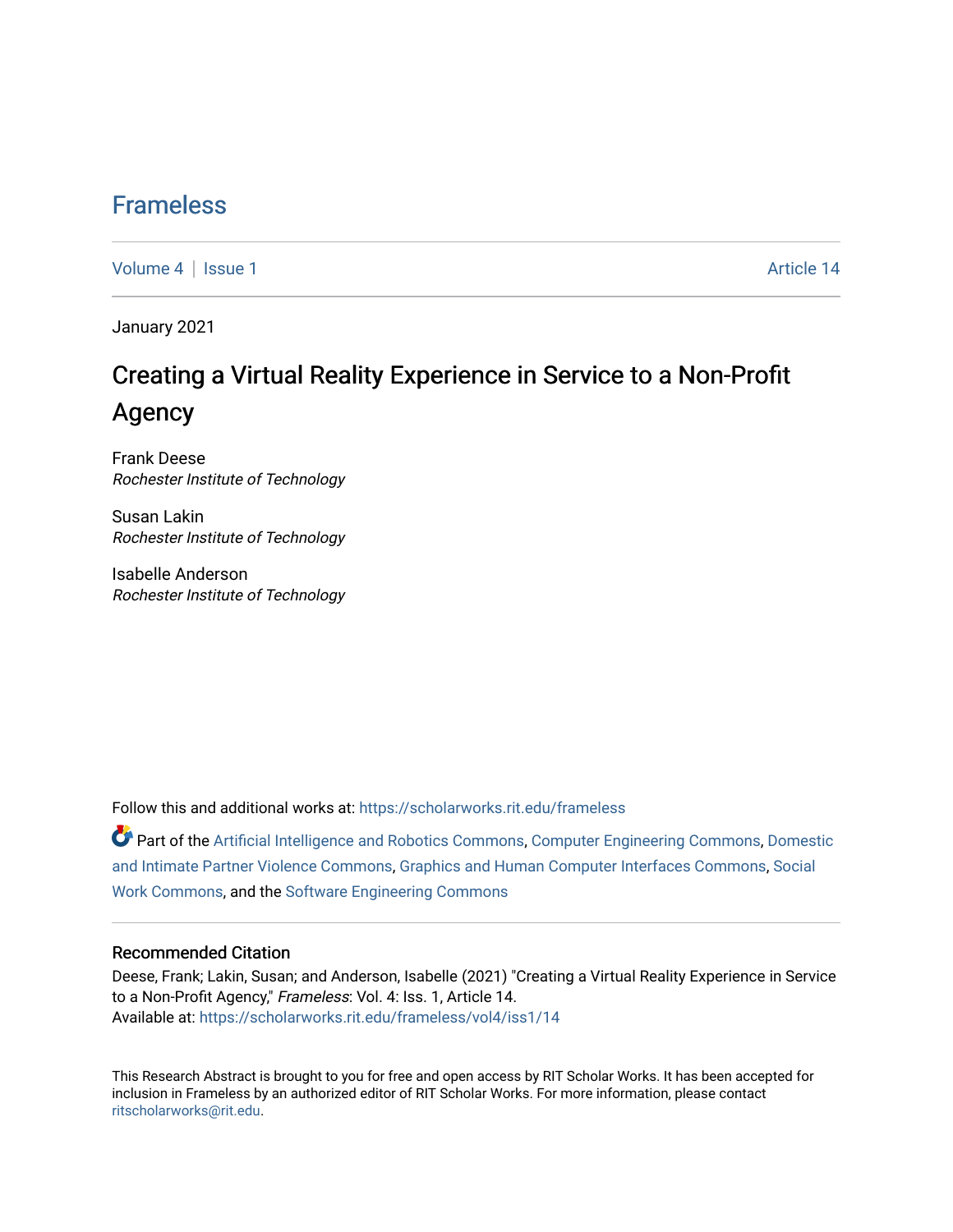# **FRAMELESS**

## **Creating a Virtual Reality Experience in Service to a Non-Profit Agency**

**Frank Deese\*** Rochester Institute of Technology

**Susan Lakin** Rochester Institute of Technology

**Isabelle Anderson** Rochester Institute of Technology

In the summer of 2018, RIT Professors Susan Lakin and Frank Deese discussed with the principal officers of the Society for the Protection and Care of Children (SPCC) in Rochester how the new technology of Virtual Reality might be used to not only impart information to viewers, but generate empathy for those receiving services from the organization as well as those performing those services. Their ultimate goal was to create an experience that could be viewed with VR headsets at fundraising events and on a website using low-cost Google Cardboard.

## **I. OVERVIEW**

At SPCC headquarters in Rochester, Lakin and Deese interviewed survivors of sexual abuse and domestic violence who told them how the intervention of the non- profit was instrumental to turning their lives in a positive direction. One of the women they interviewed, who was especially adept with metaphors, compared the organization to a compass that helped her find her way. It was during these interviews that they also learned about 1870s origins of the SPCC when it was created as the Society for the Prevention of Cruelty to Children shortly after the American Society for the Prevention of Cruelty to Animals (ASPCA) took on the case of ten- year-old Mary Ellen Wilson who was severely abused by her legal guardians. In a celebrated court hearing, the new SPCC was able to take her out of her New York tenement apartment and put her in the care of a farm family outside Rochester, New York. At this time, Lakin and Deese decided to intertwine the Mary Ellen story with modern SPCC testimonials to create an emotionally immersive experience that put the viewer in point of view of a variety of survivors.

*<sup>\*</sup>*Corresponding Author, Frank Deese

*Submitted April 15th, 2022*

*Accepted April 15th, 2022*

*Published online April 18th, 2022*